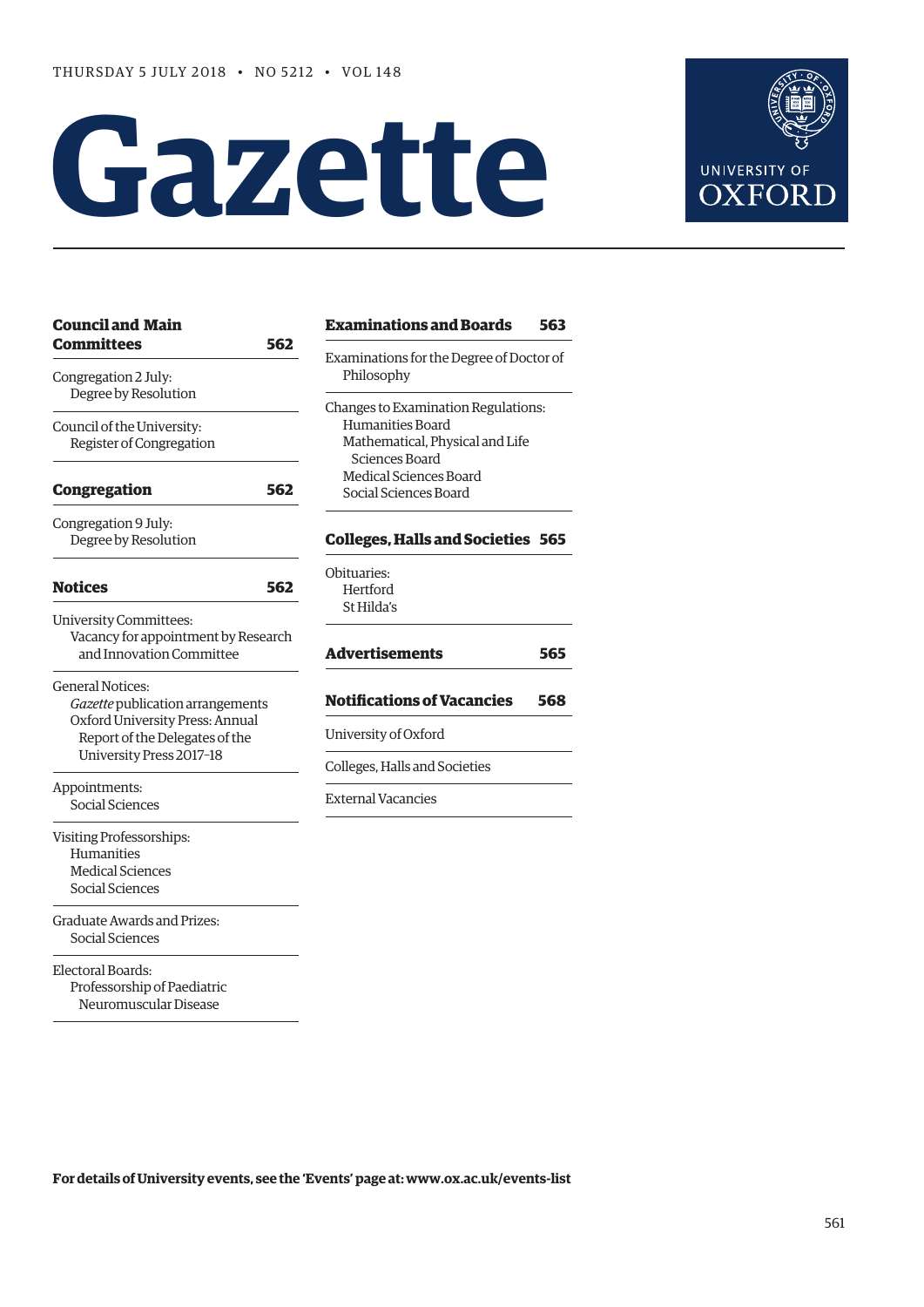## <span id="page-1-0"></span>Council and Main Committees

# Congregation Notices

| Congregation                                                                                                        | 2 July | Congregation<br>9 July                                                                                              |                                                                   |
|---------------------------------------------------------------------------------------------------------------------|--------|---------------------------------------------------------------------------------------------------------------------|-------------------------------------------------------------------|
| This content has been removed<br>as it contains personal<br>information protected under the<br>Data Protection Act. |        | This content has been removed<br>as it contains personal<br>information protected under the<br>Data Protection Act. | Vacan<br>and In<br>Counci<br>Comm<br>Univer<br>expres:<br>followi |
| <b>Emily Eastham, Wolfson</b><br>Alison Mary Stenton, Green Templeton                                               |        |                                                                                                                     | <b>Expres</b><br>by the                                           |
| <b>Council of the University</b>                                                                                    |        | Richard John Canter, Green Templeton                                                                                |                                                                   |

#### **Register of Congregation**

The Vice-Chancellor reports that the following names have been added to the Register of Congregation:

Baum, A, Faculty of Management Domingos, A, Lady Margaret Hall Doran, M J, Estates Services Gammell, J, Engineering Science Gaskill, N M, Oriel Sparrow, S N, Oxford e-Research Centre Taylor, D, Student Systems Team

#### **Divisional and Faculty Boards**

For changes in regulations for examinations see 'Examinations and Boards' below.

Nicholas Meyer Gaskill, Oriel

#### **Note on procedures in Congregation**

¶ Business in Congregation is conducted in accordance with Congregation Regulations 2 of 2002 [\(www.admin.ox.ac.uk/statutes/](http://www.admin.ox.ac.uk/statutes/regulations/529-122.shtml) [regulations/529-122.shtml\). A p](http://www.admin.ox.ac.uk/statutes/regulations/529-122.shtml)rintout of these regulations, or of any statute or other regulations, is available from the Council Secretariat on request. A member of Congregation seeking advice on questions relating to its procedures, other than elections, should contact Mrs F Burchett at the University Offices, Wellington Square (telephone: (2)80199; email: felicity. [burchett@admin.ox.ac.uk\); questions](mailto:felicity.burchett@admin.ox.ac.uk)  relating to elections should be directed to the Elections Officer, Ms S L S Mulvihill [\(telephone: \(2\)80463; email: elections.](mailto:elections.office@admin.ox.ac.uk) office@admin.ox.ac.uk).

#### **University Committees**

#### **Vacancy for appointment by Research and Innovation Committee**

il's Research and Innovation ittee (RIC) invites members of the sity (subject to eligibility) to submit sions of interest in relation to the ing vacancy to which it appoints.

sions of interest must be received Council Secretariat [\(tim.fowler@tss.](mailto:tim.fowler@tss.ox.ac.uk) k) by **4pm on 31 July**.

gible person who wishes to have his name put forward for consideration is encouraged to speak with his or her head of division or head of house, and/or with the relevant committee members or officers to obtain more information about the role, prior to submitting an expression of interest.

The purpose of this invitation is to broaden the pool of potential candidates brought to the attention of the appointing body. The names put to the appointing body are only suggestions. It should be noted that the appointing body remains free to take its own decision, irrespective of any names received through this route. In particular, to support the commitments made by the University under its equality scheme, the appointing body will take into consideration the overall balance of membership on the body concerned, with reference to the appropriate representation of ethnicity, disability, age and gender.

#### CENTRAL UNIVERSITY RESEARCH ETHICS COMMITTEE (CUREC)

One member appointed to ensure appropriate representation of areas of research involving human participants or personal data (*vice* Dr L Walker) to serve with immediate effect until MT 2019.

#### *Further information*:

*Remit*[: www.admin.ox.ac.uk/statutes/](www.admin.ox.ac.uk/statutes/regulations/520-122e.shtml) regulations/520-122e.shtml

*Current Membership*: www.admin. ox.ac.uk/councilsec/governance/ committees/committeemembership/ [researchcommitteemembership/central](www.admin.ox.ac.uk/councilsec/governance/committees/committeemembership/researchcommitteemembership/centraluniversityresearchethicscommitteemembership)  universityresearchethicscommittee membership

*Contact*: [curec@admin.ox.ac.uk](mailto:curec@admin.ox.ac.uk)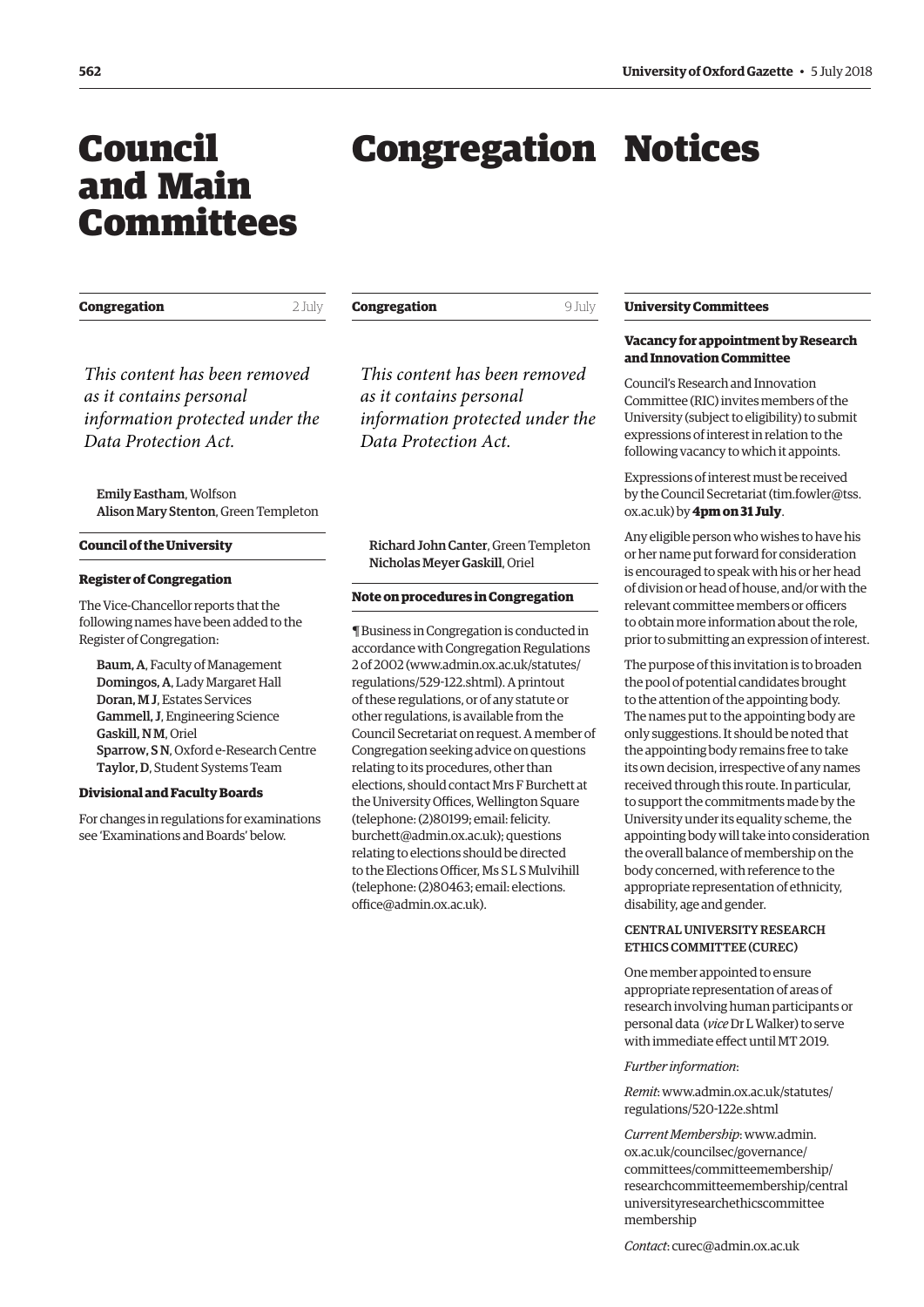#### <span id="page-2-0"></span>**General Notices**

#### *Gazette* **publication arrangements**

The final *Gazette* of Trinity term will be published on 19 July.

The first *Gazette* of Michaelmas term will be published on 20 September, but will be limited to Council and Congregation business and changes to Examination Regulations. The first full Gazette of next term will be published on 27 September.

#### **Oxford University Press**

#### ANNUAL REPORT OF THE DELEGATES OF THE UNIVERSITY PRESS 2017–18

The Press's 2017–18 Annual Report is now available a[t annualreport.oup.com.](https://annualreport.oup.com)

If you would like to receive a printable PDF of the report, please email [GroupCommunications@oup.com.](mailto:GroupCommunications@oup.com)

#### **Appointments**

#### **Social Sciences**

#### HEADSHIP OF THE SCHOOL OF ANTHROPOLOGY AND MUSEUM ETHNOGRAPHY

The Social Sciences Divisional Board has conferred the Headship of the School of Anthropology and Museum Ethnography on Dr Elizabeth Ewart, PhD Manc, Associate Professor in Social Anthropology (Lowland South America) and Fellow of Linacre, for a period of three years from 1 October 2018.

#### **Visiting Professorships**

#### **Humanities**

The Humanities Board has conferred the title of Visiting Professor of Greek History on Professor Irad Malkin, BA Tel Aviv, MA PhD Pennsylvania, Professor of Ancient Greek History, Tel Aviv, from 1 October 2019 to 30 September 2022.

The Humanities Board has conferred the title of Visiting Professor of Greek and Latin on Professor John Maricola, BA Pennsylvania, PhD Brown, Leon Golden Professor of Classics, Florida State, from 1 October 2018 to 30 September 2023.

#### **Medical Sciences**

The Medical Sciences Board has conferred the title of Visiting Professor of Clinical Trials on Professor Judith Bliss, BSc, MSc, for a period of 3 years from 27 June 2018.

The Medical Sciences Board has conferred the title of Visiting Professor of Clinical Epidemiology on Professor Liam Smeeth, MB ChB, MSc, PhD, FFPH, FMedSci, FRCGP, FRCP, for a period of 3 years from 25 June 2018.

#### **Social Sciences**

The Social Sciences Division has, on the recommendation of the Faculty of Law, conferred the title of Visiting Professor on the Rt Hon Sir Jack Beatson for three years from 1 October 2018.

#### **Graduate Awards and Prizes**

*This content has been removed as it contains personal information protected under the Data Protection Act.*

## Examinations and Boards

#### **Examinations for the Degree of Doctor of Philosophy**

*This content has been removed as it contains personal information protected under the Data Protection Act.*

#### **Electoral Boards**

#### **Composition of an Electoral Board**

The composition of the electoral board to the post below, proceedings to fill which are currently in progress, is as follows:

#### PROFESSORSHIP OF PAEDIATRIC NEUROMUSCULAR DISEASE

#### *Appointed by*

| Professor Alastair Buchan Vice-Chancellor <sup>1</sup> |                  |
|--------------------------------------------------------|------------------|
| Principal of Kellogg                                   | ex officio       |
| Professor David Beard                                  | Kellogg          |
| Professor Mary Reilly, UCL Council                     |                  |
| Professor Helen McShane Council                        |                  |
| Professor Gavin Screaton Medical Sciences              |                  |
|                                                        | Division         |
| Professor Georg Holländer Department of                |                  |
|                                                        | Paediatrics      |
| Professor Matthew Wood                                 | Department of    |
|                                                        | Paediatrics      |
| Professor Kevin Talbot                                 | Department of    |
|                                                        | Paediatrics      |
| Dr Michael Absoud                                      | Royal College    |
| Dr Sithara Ramdas                                      | <b>NHS</b> Trust |

1 Appointed by the Vice-Chancellor under the provisions of Statute IX, Sect 10 and 11.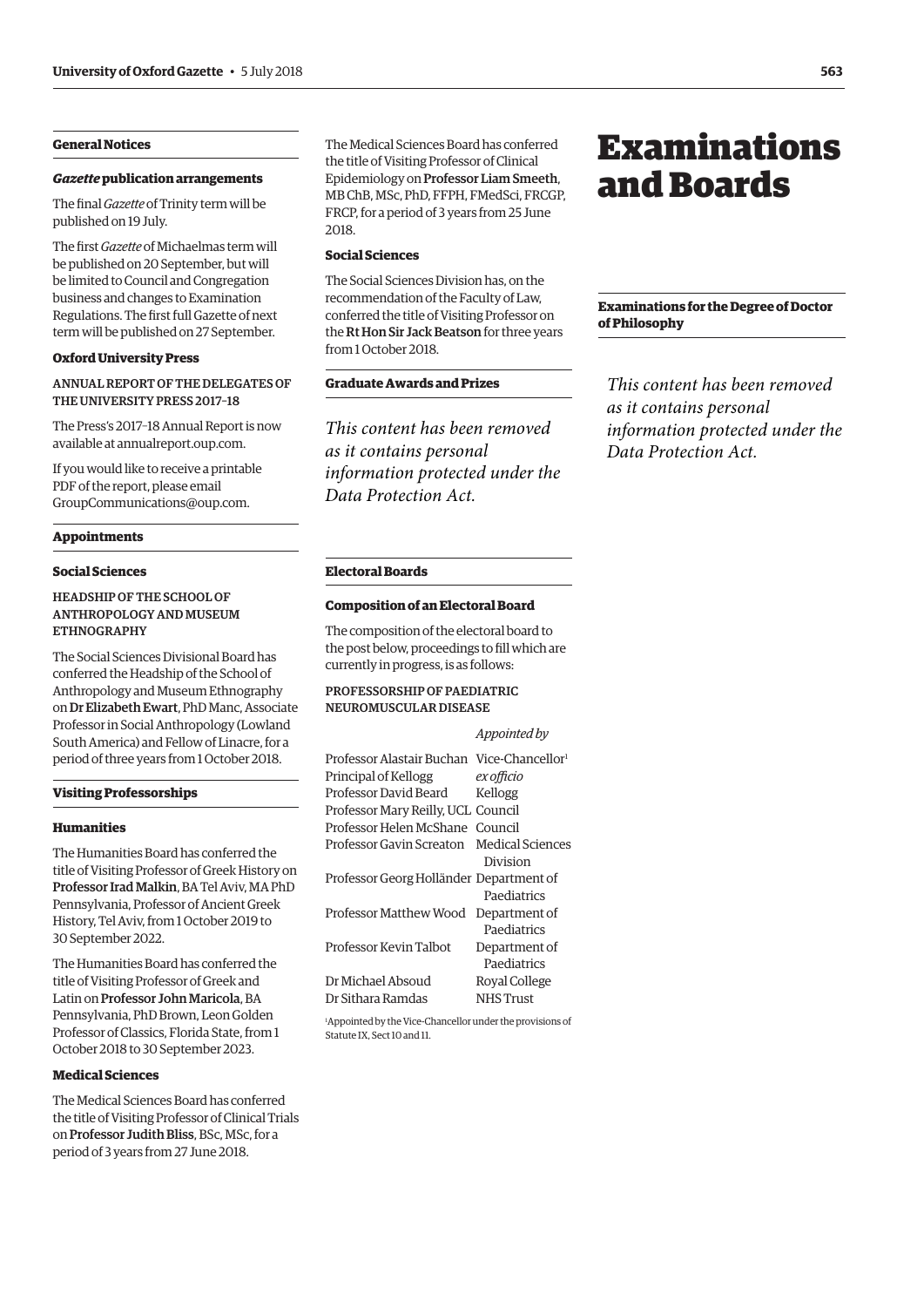#### **Changes to Examination Regulations**

For the complete text of each regulation listed below and a listing of all changes to regulations for this year to date, please see [https://gazette.web.ox.ac.uk/examination](https://gazette.web.ox.ac.uk/examination-regulations-0)regulations-0.

#### **Humanities Board**

RESEARCH DEGREES IN MUSIC correction to *Gazette* notice of 21 June 2018

MST IN COMPARATIVE LITERATURE AND CRITICAL TRANSLATION new interdisciplinary programme

MST IN MODERN LANGUAGES (a) extension of deadline (b) introduction of online submission

MST IN SLAVONIC STUDIES removal of option choices to handbook

### FHS OF HISTORY

PRELIMS IN HISTORY PRELIMS IN HISTORY AND MODERN LANGUAGES I

change to timetable for list of papers

FHS OF HISTORY AND ENGLISH change to thesis word length and deadline

FHS OF MODERN LANGUAGES change to description of papers

#### FHS OF PHILOSOPHY AND MODERN **LANGUAGES**

correction of an anomaly

PRELIMS IN ENGLISH AND MODERN **LANGUAGES** PRELIMS IN EUROPEAN AND MIDDLE EASTERN LANGUAGES PRELIMS IN HISTORY AND MODERN LANGUAGES II PRELIMS IN PHILOSOPHY AND MODERN **LANGUAGES** removal of obsolete text

PRELIMS IN MODERN LANGUAGES change to assessment

#### **Mathematical, Physical and Life Sciences Board**

FHS OF MATHEMATICS AND STATISTICS (a) change of location of information (b) change to Part C unit requirements

#### **Medical Sciences Board**

GENERAL REGULATIONS FOR DEGREES IN MEDICINE AND SURGERY addition of summary list of examinations leading to the BM

#### FHS OF CELL AND SYSTEMS BIOLOGY

(a) minor typographical changes (b) minor adjustment to name of one of Part II options (c) change to allow candidates to submit research projects online

#### FHS OF MEDICAL SCIENCES

(a) minor typographical changes (b) minor change to title of one Assessment Unit (c) change to allow candidates to submit research projects online

#### FHS OF NEUROSCIENCE

(a) minor typographical changes (b) change to allow candidates to submit research projects online

#### SECOND EXAMINATION FOR BM I

amendment to title of a Year-2 course component

#### SECOND EXAMINATION FOR BM II

(a) changes to student 'year' (b) greater clarity on Year-4 assessments (c) changes to approving body for *Code of Conduct for Medical Students*

#### FIRST EXAMINATION FOR BM

reordering paragraphs so regulations for two separate parts of examination appear under two separate headings

#### PRELIMS IN MEDICINE

(a) changes to improve clarity (b) changes to reduce duplication between examination regulations and examination conventions (c) changes to deadlines for submitting coursework

#### **Social Sciences Board**

MPHIL IN MODERN JAPANESE STUDIES closure of programme

GENERAL REGULATIONS FOR MSC BY **COURSEWORK** 

introduction of MSc in Applied Linguistics for Language Teaching

#### MSC IN APPLIED LINGUISTICS FOR LANGUAGE TEACHING

major changes to MSc in TELUS, including renaming

#### GENERAL REGULATIONS FOR PGDIP IN EDUCATION

introduction of PGDip in Applied Linguistics for Language Teaching

#### PGDIP IN APPLIED LINGUISTICS FOR LANGUAGE TEACHING

major changes to PGDip in TELUS, including renaming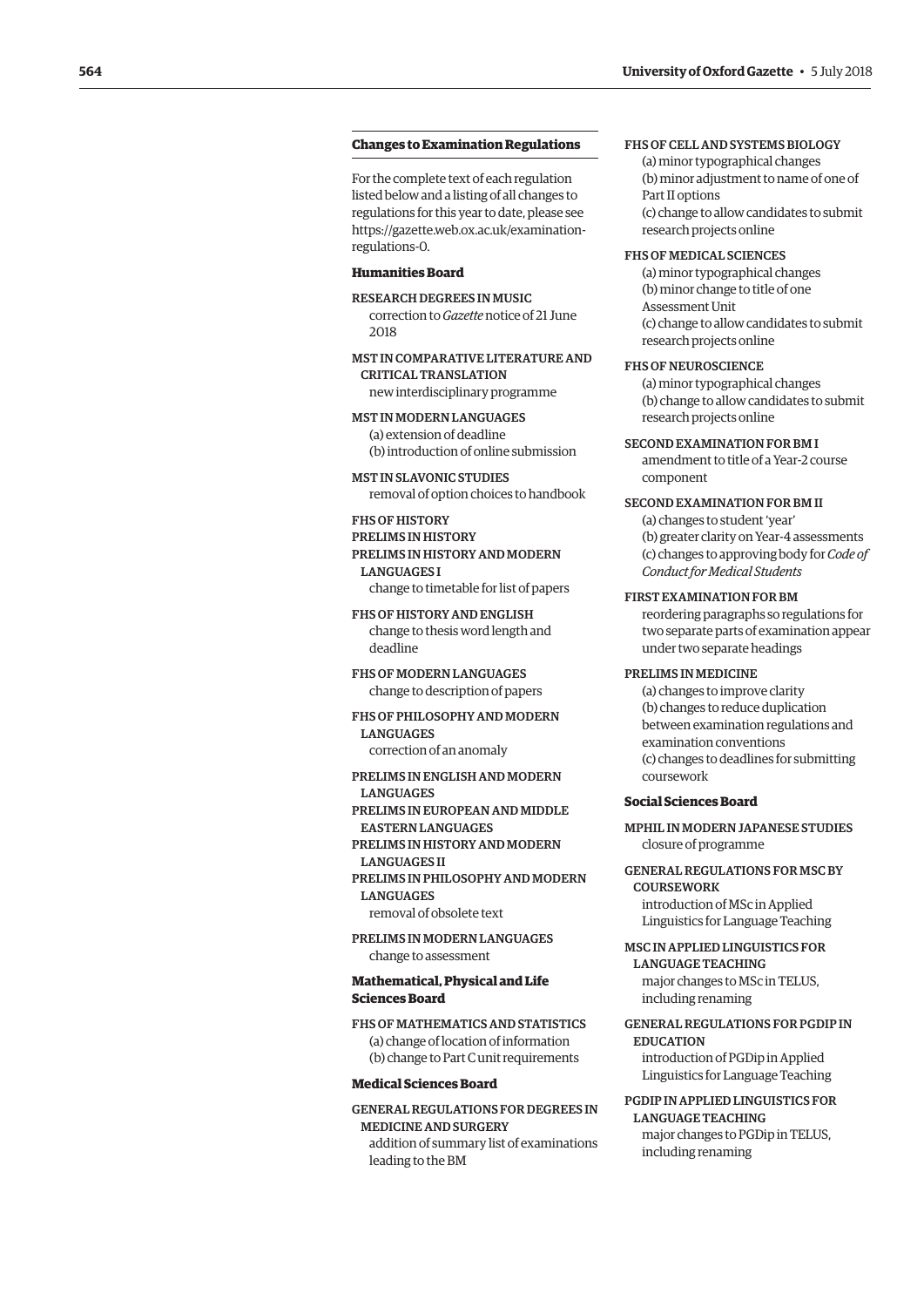## <span id="page-4-0"></span>Colleges, Halls and Societies

## Advertisements

#### **Obituaries**

#### **Hertford**

- Dame Helen Alexander, 5 August 2017; 1975, Honorary Fellow 2002–17. Aged 60.
- Dr Geoffrey James Ellis, 20 August 2017; Fellow and Tutor in Modern History 1974–2004, Emeritus Fellow 2004–17. Aged 76.
- Professor Rainer (Ray) Guillery, 6 May 2017; Fellow and Professor of Anatomy 1984–96, Emeritus Fellow 1996–2017. Aged 87.
- Mrs Drue Heinz, 30 March 2018; Honorary Fellow. Aged 103.
- Dr Evelyn (Anne) Holmes, 9 February 2017; Fellow and Tutor in Modern Languages (French) 1989–96, Emeritus Fellow 1996–2017. Aged 87.
- Dr Roger Michael Pensom, 8 June 2018; Fellow and Tutor in Modern Languages (French) 1985–2003, Emeritus Fellow 2003–18. Aged 79.
- The Rt Hon Lord David Charles Waddington, PC, QC, GCVO, DL, 24 February 2017; 1947, Honorary Fellow 1998–2017. Aged 87.

#### **St Hilda's**

Margaret Mary Staveley Taylor (*née* Edwards), 12 June 2018; 1939. Aged 98. Joan Williams, April 2018; 1937. Aged 98.

#### **Advertising enquiries**

*Email*: [gazette.ads@admin.ox.ac.uk](mailto:gazette.ads@admin.ox.ac.uk) *Telephone*: 01865 (2)80548 *Web*[: https://gazette.web.ox.ac.uk/classified](https://gazette.web.ox.ac.uk/classified-advertising-gazette)advertising-gazette

#### **Deadline**

Advertisements are to be received by **noon on Wednesday** of the week before publication (ie eight days before publication). Advertisements must be submitted online.

#### **Charges**

Commercial advertisers: £30 per insertion of up to 70 words, or £60 per insertion of 71–150 words.

Private advertisers: £20 per insertion of up to 70 words, or £40 per insertion of 71–150 words.

See our website for examples of whether an advertisement is considered commercial [or private: https://gazette.web.ox.ac.uk/](https://gazette.web.ox.ac.uk/classified-advertising-gazette) classified-advertising-gazette.

#### **Online submission and payment**

Advertisements must be submitted and paid for online, using a credit card or debit card, through a secure website. For details, [see https://gazette.web.ox.ac.uk/classified](https://gazette.web.ox.ac.uk/classified-advertising-gazette)advertising-gazette.

#### **Extracts from the terms and conditions of acceptance of advertisements**

*General*

1. Advertisements are accepted for publication at the discretion of the editor of the *Gazette*.

*Note*. When an advertisement is received online, an acknowledgement will be emailed automatically to the email address provided by the advertiser. The sending of this acknowledgement does not constitute an acceptance of the advertisement or an undertaking to publish the advertisement in the *Gazette*.

2. The right of the *Gazette* to edit an advertisement, in particular to abridge when necessary, is reserved.

3. Advertisements must be accompanied by the correct payment, and must be received by the deadline stated above. *No refund can be made for cancellation after the acceptance of advertisements*.

4. Once an advertisement has been submitted for publication, no change to the text can be accepted.

5. Voucher copies or cuttings cannot be supplied.

#### *Charges*

6. Two separate charging arrangements will apply, for commercial and private advertisers. The rates applicable at any time will be published regularly in the *Gazette*, and may be obtained upon enquiry. The rates, and guidance on applicability of each rate, are also available online.

The editor's decision regarding applicability of these rates to an individual advertiser will be final.

#### *Disclaimer*

**7. The University of Oxford and Oxford University Press accept no responsibility for the content of any advertisement published in the** *Gazette***. Readers should note that the inclusion of any advertisement in no way implies approval or recommendation of either the terms of any offer contained in it or of the advertiser by the University of Oxford or Oxford University Press.**

## *Advertisers' Warranty and Indemnity*

**13. The advertiser warrants:**

**(i) Not to discriminate against any respondents to an advertisement published in the** *Gazette* **on the basis of their gender, sexual orientation, marital or civil partner status, gender reassignment, race, religion or belief, colour, nationality, ethnic or national origin, disability or age, or pregnancy.**

(ii) That the advertisement does not contravene any current legislation, rules, regulations or applicable codes of practice.

(iii) That it is not in any way illegal or defamatory or a breach of copyright or an infringement of any other person's intellectual property or other rights.

*You are advised to view our full Terms and Conditions of acceptance of advertisements. Submission of an advertisement implies acceptance of our terms and conditions, which may be found at https://gazette.web.ox.ac. [uk/classified-advertising-gazette](https://gazette.web.ox.ac.uk/classified-advertising-gazette), and may also be obtained on application to Gazette Advertisements, Public Affairs Directorate, University Offices, Wellington Square, Oxford OX1 2JD.*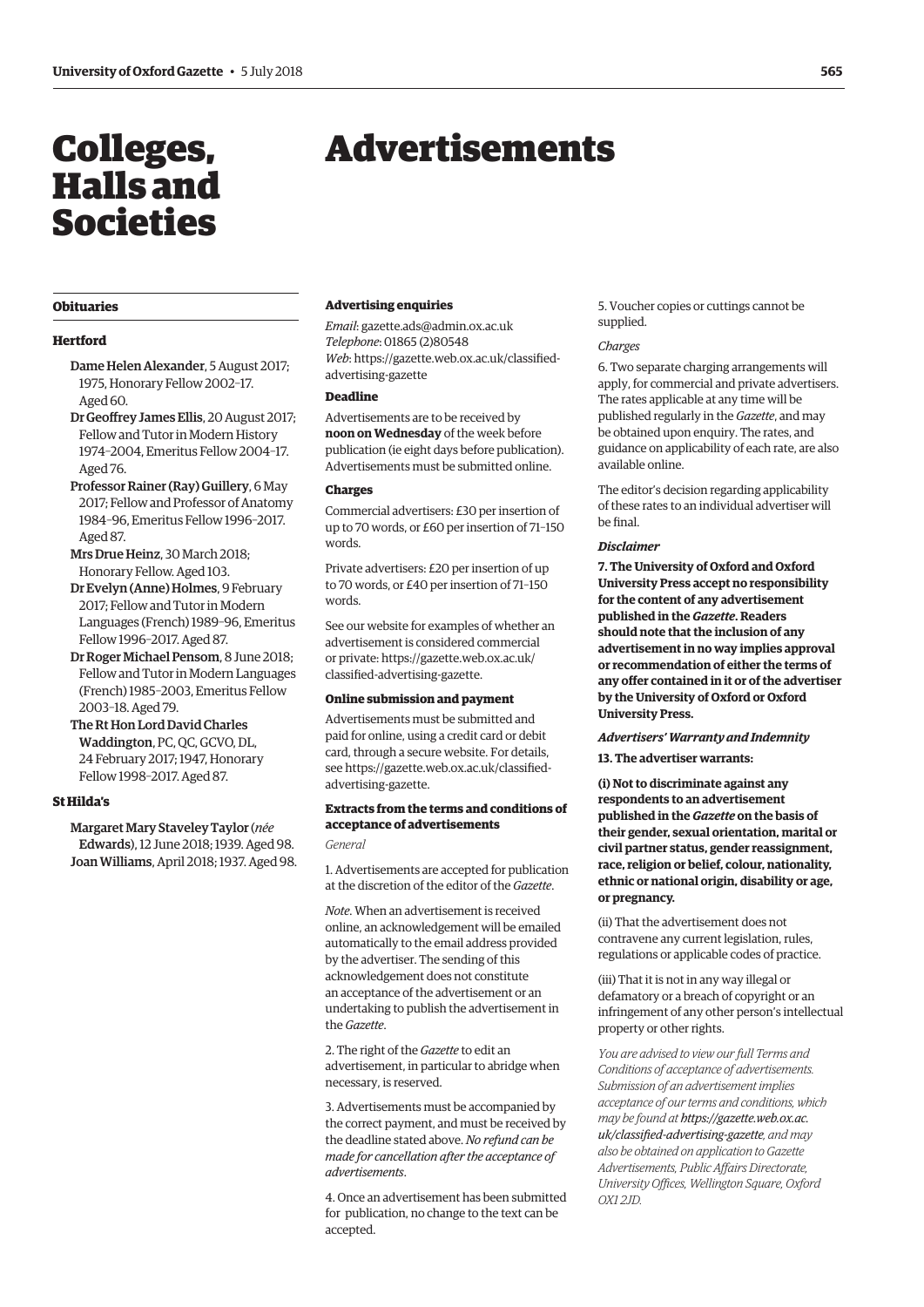#### **Publication in online** *Gazette*

16. Unless the advertiser stipulates otherwise, all advertisements will be published in the online *Gazette* in addition to the printed *Gazette*. At the time of submission of an advertisement, the advertiser may stipulate that he or she does not wish the advertisement to be included in the online *Gazette*. This stipulation: (i) must be made at the time of submission of the advertisement; (ii) cannot later be altered; (iii) will apply to all instances of publication of an advertisement arranged at the time of submission of that advertisement. Please note that advertisements form part of the online *Gazette* as published and cannot be removed or amended after publication.

#### **Miscellaneous**

#### *Gazette* **publication arrangements**

**Advertisers are asked to note** that the final *Gazette* of Trinity term will be published on 19 July. Publication for Michaelmas term will begin on 20 September; please note, however, that the 20 September issue will be limited to University business only, so will not contain classified advertisements. The first issue to contain classified advertisements will be published on 27 September. The usual deadline will continue to apply (see above).

#### **Craft Courses**

**Ardington School of Crafts** offers short courses with practising craftspeople in beautiful surroundings near Wantage. 200 courses between 1 and 3 days, from stained glass and silver jewellery to textiles and carving, all held in our well-equipped workshops. Unearth your hidden talents and discover why people keep coming back to Ardington School of Crafts. Gift vouchers [available. See: www.ardingtonschoolofcrafts.](www.ardingtonschoolofcrafts.com) com. Tel: 01235 833433.

#### **UK Brain Bank for Autism and Related Developmental Research, JR**

**The developing brain is altered in autism** but neuroscientists do not know how or why. Research is needed to understand the causes and biological basis of autism, to develop better interventions to improve the lives of those directly affected by it. Such critical research is hindered by the scarcity of donated human brain tissue. Control tissue, donated by people who do not have autism, is needed for comparison just as much as donations by people who do – and the NHS organ donor scheme does not include brain donation. We particularly want younger people to consider making a pledge to donate their brain after death (the further the brain is from its inception, the more difficult it is to understand the process of its development, so we do not take donations from people over 65 not directly affected by autism). See www. [medsci.ox.ac.uk/news/understanding-autism](https://grand.tghn.org/autism-brain-bank/)donate-your-brain-for-autism-research for information and to register as a donor.

#### **Restore Garden Café**

**Spacious café** set in award-winning gardens with delicious food and coffees using organic, Fairtrade and local produce where possible. Plants, handmade gifts and cards for sale. Open Mon–Sat, 10am–4pm, Manzil Way, Cowley Rd, Oxford OX4 1YH. All proceeds to Restore, Oxfordshire mental health charity (registered charity number 274222): [www.](http://www.restore.org.uk) [restore.org.uk.](http://www.restore.org.uk)

#### **Oxford University Hospitals NHS Trust**

**Oxford University Hospitals wants you to take part in its future**. If you have a contract of employment with the University of Oxford in a department within the Medical Sciences Division, or hold an honorary contract award with OUH for at least 12 months, you can join our staff constituency. University of Oxford staff belonging to other departments can join us as public members. To join us, visit [www.](http://www.ouh.nhs.uk/ft)  $\sinh$ <sub>nhs</sub> $\sin k$ /ft.

#### **The Anchor**

**The Anchor pub**, dining rooms and terrace are situated in the heart of Jericho. We serve simple, honest, fresh food with daily changing seasonal specials, an extensive wine list and great beer. Our 2 private dining rooms can seat 14 and 16 and are available for meetings or dinner parties. We are open 9am–11pm Mon– Fri and 8am–11pm Sat and Sun. 2 Hayfield Rd, Oxford OX2 6TT. Tel: 01865 510282. Web: [www.theanchoroxford.com.](http://www.theanchoroxford.com)

#### **Groups and societies**

**The Oxford University Newcomers' Club** at the University Club, 11 Mansfield Rd, OX1 3SZ, welcomes the wives, husbands or partners of visiting scholars, of graduate students and of newly appointed academic and administrative members of the University. We offer help, advice, information and the opportunity to meet others socially. Informal coffee mornings are held in the club every Wednesday 10.30am–noon (excluding the Christmas vacation). Newcomers with children (0–4) meet every Fri in term 10.15am–11.45am. We have a large programme of events including tours of colleges, museums and other places of interest. Other term-time activities include a book group, informal conversation group, garden group, antiques group, opportunity to explore Oxfordshire and an opportunities in Oxford group. Visit our website: [www.](http://www.newcomers.ox.ac.uk) [newcomers.ox.ac.uk.](http://www.newcomers.ox.ac.uk) 

**Oxford Research Staff Society** (OxRSS) is run by and for Oxford research staff. It provides researchers with social and professional networking opportunities, and a voice in University decisions that affect

them. Membership is free and automatic for all research staff employed by the University of Oxford. For more information and to keep up to date, see: web: [www.oxrss.ox.ac.uk;](http://www.oxrss.ox.ac.uk)  Facebook: [http://fb.me/oxrss; Tw](http://fb.me/oxrss)itter: @ [ResStaffOxford; mailing list: researchstaff](mailto:researchstaff-subscribe@maillist.ox.ac.uk)subscribe@maillist.ox.ac.uk.

#### **Restoration and Conservation of Antique Furniture**

**John Hulme** undertakes all aspects of restoration. 30 years' experience. Collection and delivery. For free advice, telephone or write to the Workshop, 11A High St, Chipping Norton, Oxon, OX7 5AD. Tel: 01608 641692.

#### **Sell your unwanted books**

**Sell your unwanted books** at competitive prices. If you need extra space or are clearing college rooms, a home or an office, we would be keen to quote for books and CDs. Rare items and collections of 75 or more wanted if in VG condition; academic and non-academic subjects. We can view and collect. Contact Graham Nelson at History Bookshop Ltd on 01451 821660 or [sales@historybookshop.com.](mailto:sales@historybookshop.com)

#### **Antiques bought and sold**

**Wanted and for sale** – quality antiques such as furniture, fire guards, grates and related items, silver, pictures, china and objects d'art etc. Please contact Greenway Antiques of Witney, 90 Corn Street, Witney OX28 6BU on 01993 705026, 07831 585014 or email jean greenway@hotmail.com.

#### **Services Offered**

**Big or small, we ship it all**. Plus free pick up anywhere in Oxford. Also full printing services available (both online and serviced), 24 hour photocopying, private mailing addresses, fax bureau, mailing services and much more. Contact or visit Mail Boxes Etc, 266 Banbury Rd, Oxford. Tel: 01865 514655. Fax: 01865 514656. Email: [staff@mbesummertown.co.uk.](mailto:staff@mbesummertown.co.uk)  Also at 94 London Rd, Oxford. Tel: 01865 [741729. Fax: 01865 742431. Email: staff@](mailto:staff@mbeheadington.co.uk) mbeheadington.co.uk.

**Airport transfer/chauffeur service**. If you are looking for a reliable and experienced transfer service I would be happy to discuss your needs. Last year I handled 328 airport transfers successfully and have over 20 years' experience. Account customers welcome and all major credit cards accepted. Let my comfortable Audi A8 take you to Heathrow for £75! Contact Tim Middleton. Tel: 07751 [808763 or email: timothy.middleton2@](mailto:timothy.middleton2@btopworld.com) btopworld.com.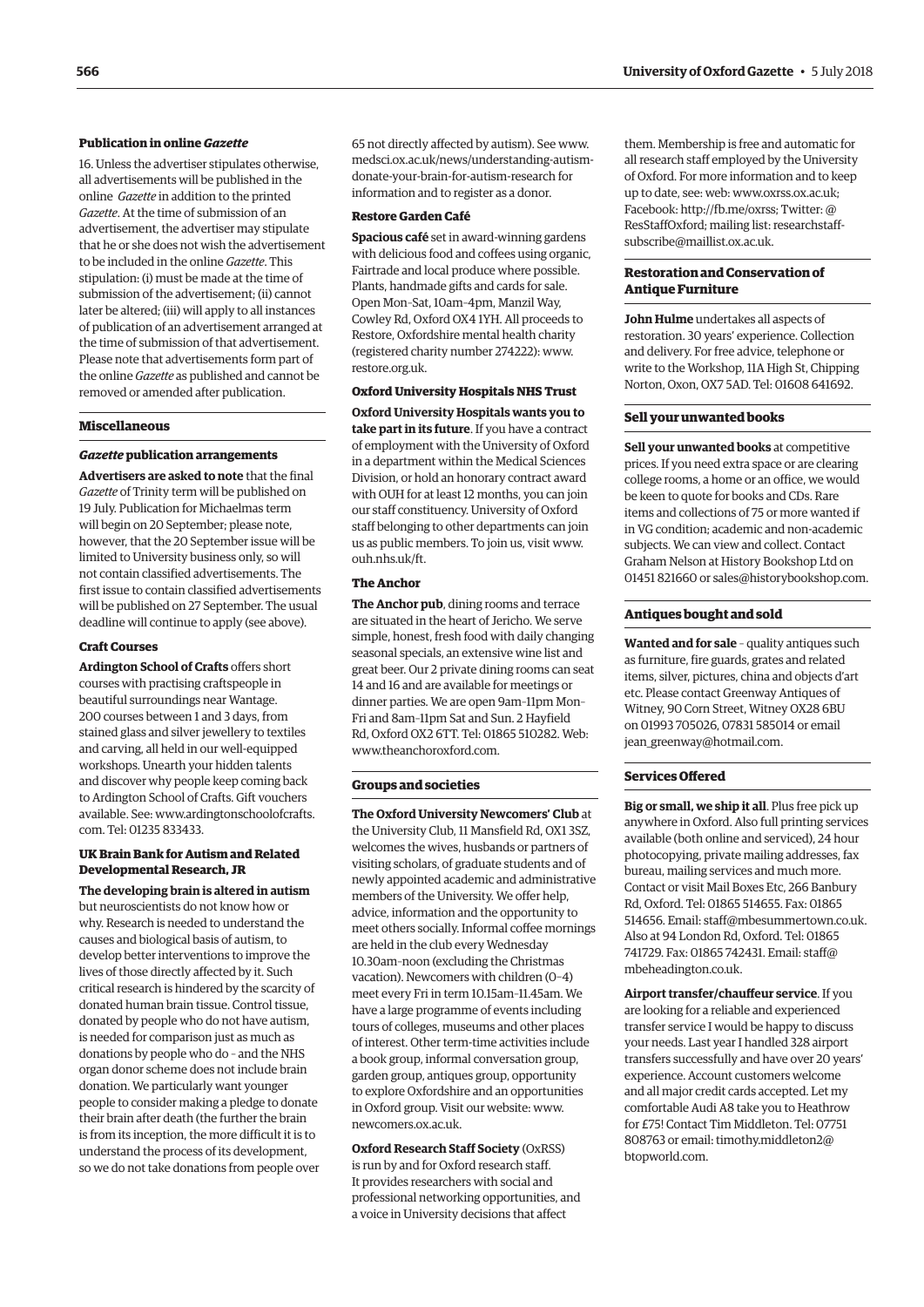#### **Tuition Offered**

**Latin, Ancient Greek, Classics** tuition offered by active scholar with DPhil and years of tutorial experience. All levels. Some summer availability. Excellent references and testimonials. I am based in Oxford, but Skype tutorials are available. To discuss, call Neil on [07790 067072 or email neilsewellrutter@](mailto:neilsewellrutter@btinternet.com) btinternet.com.

#### **Houses to Let**

**House to let near Magdalen Bridge**. Fully furnished terraced house in east Oxford. 5-min walk from Magdalen Bridge. 3 bedrooms, upstairs shower room and toilet. Sitting room, kitchen-diner and downstairs bathroom, pleasant small garden. Near shops, restaurants, schools and transport including London and airport buses. Non-smokers only. £1,600 pcm, available Sept. Tel: 01865 351745. Mobile: 07733 400820.

**Apartments and houses to let** furnished in Oxford for next academic year. Houses: 3-bed Headington, close to hospitals, £1,450 from Aug or Sept; 4-bed Summertown £1,495 from Aug; 2-bed central £1,295 from mid-Aug. Studios and 2-bed apartment in central north £850 Aug or Oct £1,195; 1-bed apartment in Summertown from Sept £850; £975 2 beds mid-Aug, suit professional visiting academics. [Tel: 01865 516144. Email: a.fiorentino109@](mailto:a.fiorentino109@gmail.com) gmail.com.

**Central/west Oxford** (OX2), £1,475 pcm. Renovated Victorian mid-terrace house (recently decorated, carpeted), 3 double bedrooms, 2 full bathrooms, sitting-room, fireplace, dining room, modern kitchen. Furnished, new gas combi-boiler, small back garden. 5 mins' walk to city centre, colleges, station, schools, riverside. Available 1 Aug. Best suited for visiting academics, professionals, couples/families, research students etc. No pets, no smoking, please. Contact Prof A Kahane: 0208 8926263, 07799 418141, 07527 155529, [ahuvia.kahane@rhul.ac.uk.](mailto:ahuvia.kahane@rhul.ac.uk)

**Old Boars Hill**. Charming 18th-century cottage fully furnished, 3 bedrooms, available Sept–Jun. Secluded, quiet, 1 acre of property, end of country lane, amidst farm lands and footpaths, 4 miles from Oxford. Gas central heating with large working fireplace, flat screen television, Wi-Fi. Families welcome. £1,500 pcm. Tel: 01865 735606 or email: [brucesolomon1940@gmail.com.](mailto:brucesolomon1940@gmail.com)

#### **Flats to Let**

**Central north Oxford**: second-floor furnished apartment; 2 spacious, light and airy rooms; well-equipped kitchen facing the garden; bathroom and hall; extra utility room in the landing. Victorian house in quiet, leafy, residential suburb with a large

secluded garden. 10 mins' walk from city centre, all main University buildings, hospital departments and parks, available for long [rent from Jul at £1,100 pm. Email: hsafran10@](mailto:hsafran10@hotmail.com) hotmail.com.

#### **Accommodation Offered**

**Visiting academics welcomed** as paying guests for short or long stays in comfortable home of retired academic couple. Situated in quiet, leafy close in north Oxford within easy distance of main University buildings, town centre, river, shops and restaurants. Rooms have free TV, Wi-Fi, refrigerator, microwave, kettle, tea, coffee, central heating. Linen, cleaning, breakfast all included in the very moderate terms. Email: [DVL23@me.com.](mailto:DVL23@me.com)

**scottfraser** – market leaders for quality Oxfordshire property. Selling, letting, buying, renting, investing – we are here to help. Visit [www.scottfraser.co.uk fo](http://www.scottfraser.co.uk)r more information or call: Headington sales: 01865 759500; Summertown sales: 01865 553900; East Oxford sales: 01865 244666; Witney sales: 01993 705507; Headington lettings: 01865 761111; Summertown lettings: 01865 554577; East Oxford and student lettings: 01865 244666; Witney lettings: 01993 777909.

**Looking for accommodation for less than 12 months?** North Oxford Property Services offers accommodation from 1 month up to 12 months 'term accommodation'. It is often difficult to rent a property for under 12 months, so why not give us a ring on 01865 311745.

**Two rooms available** (with shared bathroom) in traditional cottage in central north Oxford. Within easy walking distance of the University, buses and trains to London. Breakfast provided. Available early Sept. Suitable for academics and postdocs. Short or medium length – minimum 2 nights. Fair rates. Email: [elphickjericho@gmail.com. Te](mailto:elphickjericho@gmail.com)l: 01865 516142.

#### **Accommodation Sought**

**Academic, Oxford DPhil** (Balliol) seeks flat or small house in Oxford for Nov–Feb/Mar. Could even swap my mediaeval manor house, with garden, vines, roses, olives and figs, 20 mins to Beziers airport. House is in a very lively village of 1,100 souls, (bilingual) bistro and various shops. Top Oxford references available. Electric heating and big, open working fire. Sleeps 8. Email: [rougemonde@gmail.com.](mailto:rougemonde@gmail.com)

#### **Self-catering Apartments**

**Visiting Oxford?** Studio, 1-, 2- and 3-bed properties conveniently located for various colleges and University departments. Available from 1 week to several months. Apartments are serviced, with linen provided and all bills included. Details, location maps and

photos can be found on our website at [www.](http://www.shortletspace.co.uk) [shortletspace.co.uk. Co](http://www.shortletspace.co.uk)ntact us by email on [stay@shortletspace.co.uk or](mailto:stay@shortletspace.co.uk) call us on 01993 811711.

**Shortlet studios** for singles or couples needing clean, quiet self-catering accommodation for weeks or months. Handy for High St (town, colleges), Cowley Rd (shops, restaurants), University sportsground (gym, pool), Oxford Brookes campuses, buses (London, airports, hospitals). Modern, selfcontained, fully furnished including cooking and laundry facilities, en-suite bathroom, Wi-Fi broadband, TV/DVD/CD, central heating, cleaning and fresh linen weekly. Off-road parking for cars and bikes. Taxes and all bills [included. Enquiries: stay@oxfordbythemonth.](mailto:stay@oxfordbythemonth.com) com.

**Looking for 5-star serviced accommodation**

right in the heart of the city? Swailes Suites offer city centre, award-winning maisonettes and apartments providing that 'home from home' feel that will help you get the most out of your stay. The Swailes Suites 'easy in, easy out' flexible booking arrangements, from 3 days to 6 months, together with good transport links make arrival and departure hassle-free. Check out our website at [www.](http://www.swailessuites.co.uk) [swailessuites.co.uk, co](http://www.swailessuites.co.uk)ntact Debbie on 01865 318547 or email [debbie@nops.co.uk. Of](mailto:debbie@nops.co.uk)fice established more than 25 years in 47 Walton Street, Jericho, OX2 6AD.

**The only Visit England 5-star rated** selfcatering accommodation in Oxford city centre. In the heart of the city, a quiet location overlooking the Castle mound. 1-bedroom semi-serviced apartment with highest-quality facilities: a location and set-up that cannot be bettered for an academic, professional let. Modern luxury at its comfortable best. Web: [www.pmcdomus.co.uk. Em](http://www.pmcdomus.co.uk)ail: pat@ [pmcdomus.co.uk. Tel: 0](mailto:pat@pmcdomus.co.uk)1869 277557.

#### **Holiday Lets**

**Cornwall** cottage and restored chapel in quiet hamlet on South West Coast Path within 100m of the sea and minutes from Caerhays and Heligan. Each property sleeps 6. Comfortably furnished, c/h, wood burner and broadband. Ideal for reading, writing, painting, walking, bathing, bird watching. Beautiful beach perfect for bucket and spade family holidays. Short winter breaks available from £250. Tel: 01865 558503 or 07917 864113. Email: [gabriel.amherst@btconnect.com. Se](mailto:gabriel.amherst@btconnect.com)e: [www.](http://www.cornwallcornwall.com) [cornwallcornwall.com.](http://www.cornwallcornwall.com)

#### **Choose from over 11,000 holiday villas**

and apartments in Spain with Clickstay. We make it easy for you to make the perfect choice with our verified renter reviews and a dedicated customer services team. You can choose from modern apartments in Mallorca to whitewashed traditional fincas in Tenerife from just £73 pw! Many of our rental